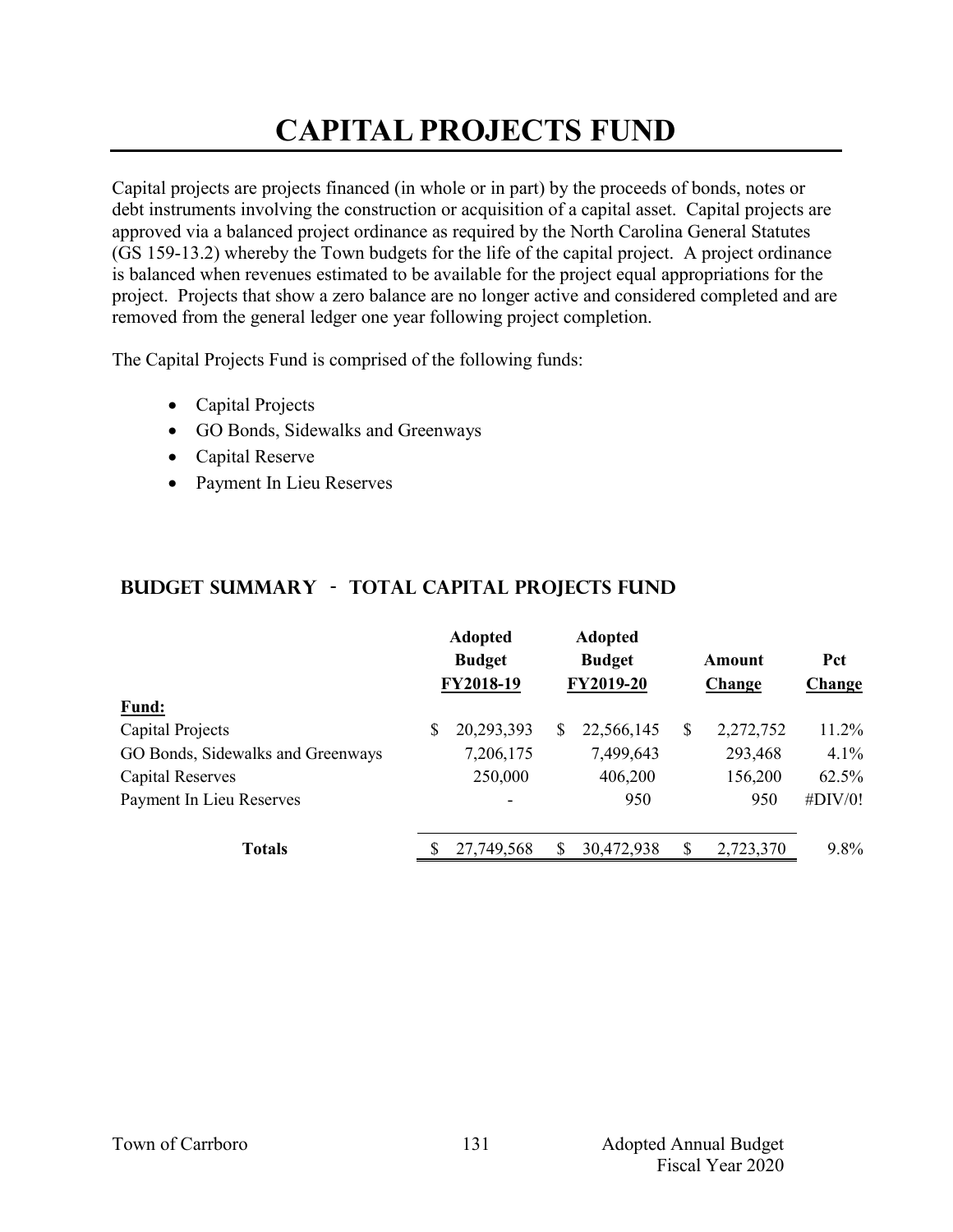# **CAPITAL PROJECTS**

Funds are appropriated for capital projects via a balanced project ordinance as required by the North Carolina General Statutes (GS 159-13.2) whereby the Town budgets for the life of the capital project; or capital projects may be appropriated in the annual general fund budget.

|                                         | <b>LTD</b>               | <b>Adopted</b>           | <b>Adopted</b> | FY19 to FY20 |
|-----------------------------------------|--------------------------|--------------------------|----------------|--------------|
|                                         | <b>Actuals</b>           | <b>Budget</b>            | <b>Budget</b>  | Percent      |
|                                         | thru 6/30/18             | FY2018-19                | FY2019-20      | Change       |
| Revenues:                               |                          |                          |                |              |
|                                         |                          |                          |                |              |
| <b>Interest Earnings</b>                | 10,481                   |                          | 28,481         | #DIV/0!      |
| Restricted Intergovernmental            | 14,820                   | 6,147,390                | 6,633,231      | 7.9%         |
| Transfer from General Fund              | 2,554,049                | 2,554,049                | 3,357,591      | 31.5%        |
| <b>Other Financing Sources</b>          | 2,553,344                | 11,571,954               | 12,486,842     | 7.9%         |
| Other Revenue                           | 20,135                   | 20,000                   | 60,000         | 200.0%       |
| <b>Total Revenues</b>                   | 5,152,829                | 20,293,393               | 22,566,145     | 11.2%        |
|                                         |                          |                          |                |              |
| <b>Expenditures:</b>                    |                          |                          |                |              |
|                                         |                          |                          |                |              |
| 203 S Greensboro St                     | 644,506                  | 15,699,895               | 15,699,895     | $0.0\%$      |
| <b>Bicycle Loop Detectors</b>           | 18,525                   | 57,500                   | 57,500         | $0.0\%$      |
| Police Body Worn Cameras                | 66,318                   | 121,000                  | 148,841        | 23.0%        |
| Public Safety Radio Upgrades *          | 923,736                  | 927,370                  |                | $-100.0\%$   |
| <b>Planning Permitting Software</b>     | 129,755                  | 230,000                  | 230,000        | $0.0\%$      |
| Town Commons Improvements               | 1,029,388                | 1,304,974                | 1,304,974      | $0.0\%$      |
| Rogers Road Conduit                     |                          | 155,000                  | 155,000        | $0.0\%$      |
| <b>LED</b> Street Lights                |                          | 100,000                  | 40,000         | $-60.0\%$    |
| MLK Jr Park                             | 186,940                  | 1,697,654                | 2,561,196      | 50.9%        |
| Town Commons Pavillion Ceiling Fans     |                          |                          | 60,000         | #DIV/0!      |
| Self-Contained Breathing Apparatus Repl | $\overline{\phantom{0}}$ | ٠                        | 314,924        | #DIV/0!      |
| South Greensboro St Conduit             | $\overline{\phantom{a}}$ | $\overline{\phantom{a}}$ | 95,000         | #DIV/0!      |
| Estes Drive Bike-Ped Improvements       | $\overline{\phantom{a}}$ | -                        | 170,000        | #DIV/0!      |
| Town Hall Roof Replacement              | -                        | ٠                        | 100,000        | #DIV/0!      |
| <b>Bus Shelter Replacement</b>          | $\overline{\phantom{a}}$ |                          | 288,000        | #DIV/0!      |
| Town Hall Basement Waterproofing        | $\overline{\phantom{a}}$ | $\overline{a}$           | 100,000        | #DIV/0!      |
| Comprehensive Plan                      | ۰                        | ۰                        | 200,000        | #DIV/0!      |
| <b>Unpaved Road Upgrades</b>            | $\overline{\phantom{0}}$ |                          | 230,000        | #DIV/0!      |
| Vehicle & Equipment Replacements        |                          | $\overline{\phantom{a}}$ | 792,814        | #DIV/0!      |
| Capital Expense Reserve                 | 10,481                   |                          | 18,001         | #DIV/0!      |
| <b>Total Expenditures</b>               | 3,009,649                | 20,293,393               | 22,566,145     | 11.2%        |
|                                         |                          |                          |                |              |
| * Project was closed in FY 2019         |                          |                          |                |              |

#### **BUDGET SUMMARY - CAPITAL PROJECTS**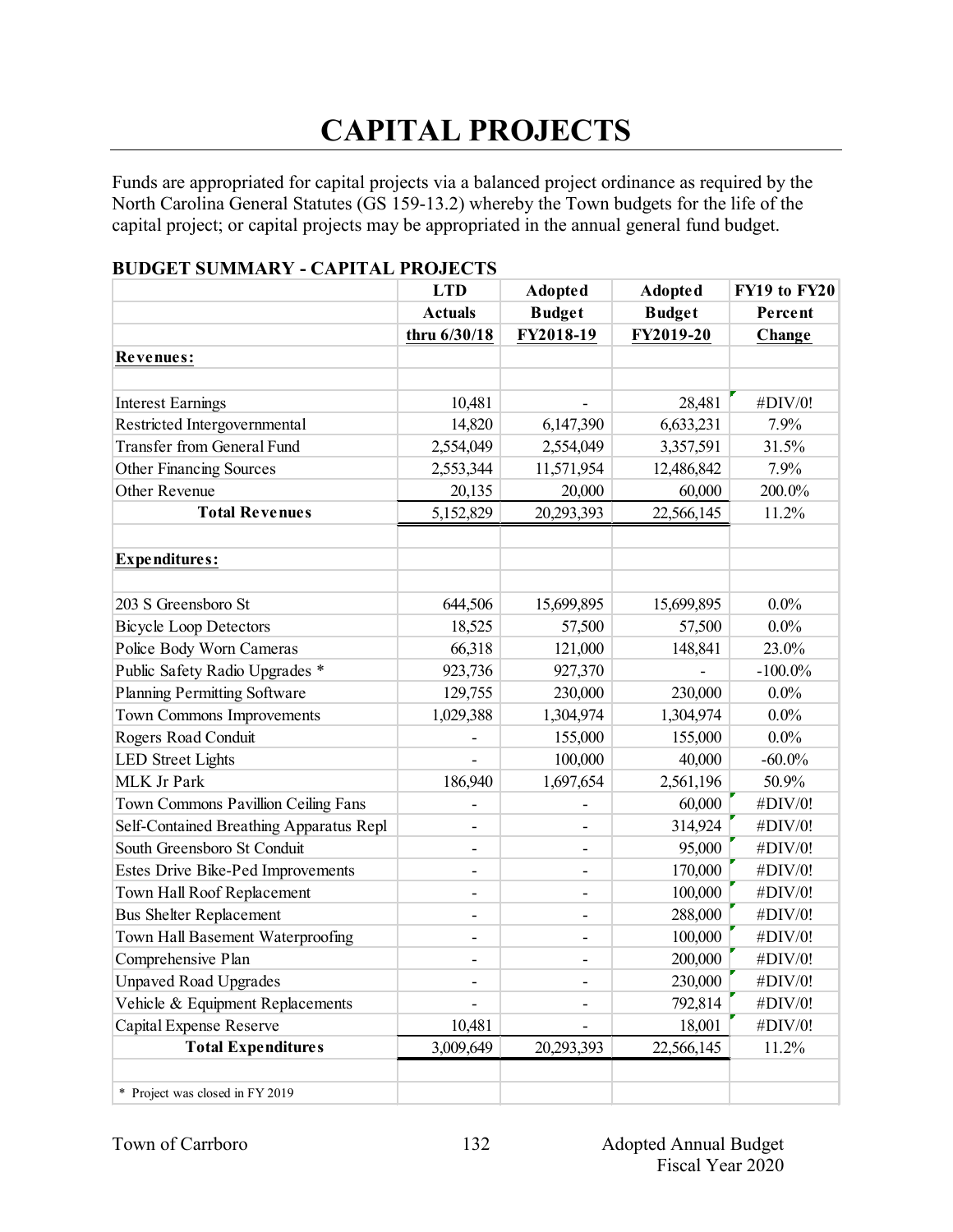### **GO BOND-FUNDED SIDEWALKS AND GREENWWAYS**

The Town continues its sidewalks and greenways construction program authorized by the voters in 2003. In January 2013, the Town discontinued the use of bond anticipation notes to finance this construction and issued \$4.6 million of general obligation bonds. The Town does not have any other outstanding general obligation bonds.

#### **BUDGET SUMMARY - GO BOND-FUNDED SIDEWALKS AND GREENWAYS**

|                                  | <b>LTD</b>     | <b>Adopted</b> | <b>Adopted</b> | FY19 to FY20  |
|----------------------------------|----------------|----------------|----------------|---------------|
|                                  | <b>Actuals</b> | <b>Budget</b>  | <b>Budget</b>  | Percent       |
|                                  | thru 6/30/18   | FY2018-19      | FY2019-20      | <b>Change</b> |
| Revenues:                        |                |                |                |               |
| <b>Interest Earnings</b>         | 144,433        | 140,757        | 43,978         | $-68.8%$      |
| Restricted Intergovernmental     | 795,429        | 3,501,651      | 5,533,515      | 58.0%         |
| <b>Other Financing Sources</b>   | 3,321,234      | 3,280,812      | 1,922,150      | $-41.4%$      |
| Other Revenue                    | 7,862          | 7,863          |                | $-100.0\%$    |
| <b>Total Revenues</b>            | 4,268,958      | 6,931,083      | 7,499,643      | 26.7%         |
|                                  |                |                |                |               |
| Expenditures:                    |                |                |                |               |
|                                  |                |                |                |               |
| Morgan Creek Greenway Ph1        | 358,359        | 1,771,346      | 1,568,500      | $-11.5%$      |
| Homestead Rd CHHS Multi-use Path | 1,054,760      | 1,521,770      | 1,521,770      | $0.0\%$       |
| S Greensboro St Sidewalk         | 43,152         | 105,000        | 1,750,119      | 1566.8%       |
| Wilson Park Multi-use Path *     | 371,282        | 371,282        |                | $-100.0\%$    |
| Phase IB Sidewalk Projects *     | 1,210,782      | 1,257,900      |                | $-100.0\%$    |
| Rogers Road Sidewalk             | 257,350        | 1,371,658      | 1,371,658      | $0.0\%$       |
| Jones Creek Greenway             | 1,302          | 420,000        | 850,250        | 102.4%        |
| Sidewalk Repairs                 |                |                | 115,000        | #DIV/0!       |
| Capital Expense Reserve          | 130,317        | 112,127        | 322,346        | 187.5%        |
| <b>Total Expenditures</b>        | 3,427,304      | 6,931,083      | 7,499,643      | 26.7%         |
|                                  |                |                |                |               |
| * Project was closed in FY 2019  |                |                |                |               |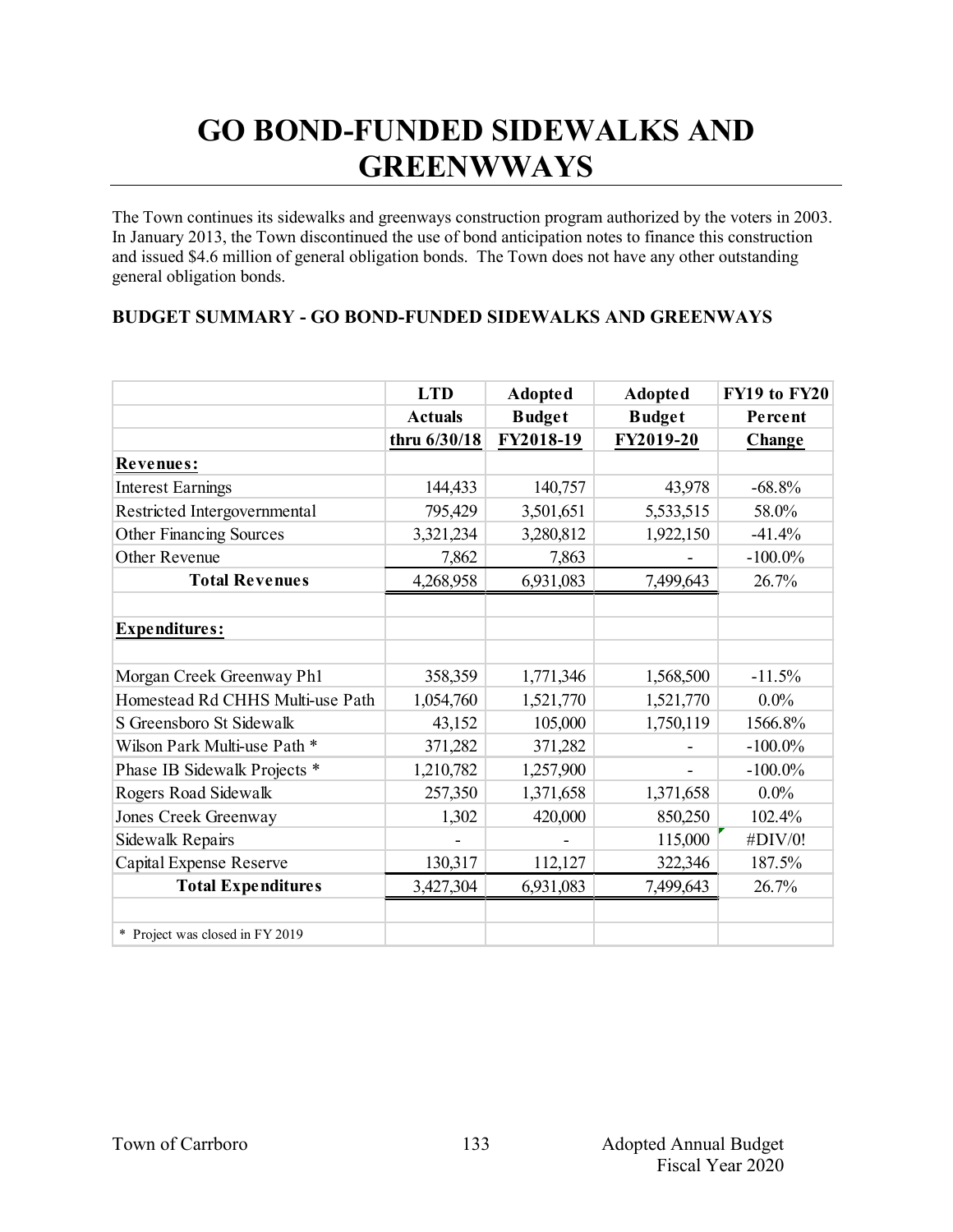## **CAPITAL RESERVE**

The Town has established a capital reserve fund to set aside funds for specific purposes and future projects. The Town has set aside funds for the following.

*Street Resurfacing* – The Town sets aside reserves annually for street resurfacing.

*Future Debt Service* – The Town has set aside reserves in anticipation of debt to be issued in the future for facility improvements.

### **BUDGET SUMMARY - CAPITAL RESERVE FUND**

|                                | <b>LTD</b>             | <b>Adopted</b> | <b>Adopted</b> | FY19 to FY20 |
|--------------------------------|------------------------|----------------|----------------|--------------|
|                                | <b>Actuals</b>         | <b>Budget</b>  | <b>Budget</b>  | Percent      |
|                                | thru 6/30/18 FY2018-19 |                | FY2019-20      | Change       |
| <b>Revenues:</b>               |                        |                |                |              |
|                                |                        |                |                |              |
| Interest Earnings              |                        |                | 1,000          | #DIV/0!      |
| <b>Other Financing Sources</b> | 167,373                | 250,000        | 405,200        | 62.1%        |
|                                |                        |                |                |              |
| <b>Total Revenues</b>          | 167,373                | 250,000        | 406,200        | $0.0\%$      |
|                                |                        |                |                |              |
| <b>Expenditures:</b>           |                        |                |                |              |
|                                |                        |                |                |              |
| <b>Street Resurfacing</b>      |                        | 250,000        | 350,000        | $40.0\%$     |
| <b>Future Debt Service</b>     |                        |                | 55,200         | #DIV/0!      |
| <b>Uncommitted Reserves</b>    | 167,373                | -              | 1,000          | #DIV/0!      |
|                                |                        |                |                |              |
| <b>Total Expenditures</b>      | 167,373                | 250,000        | 406,200        | $0.0\%$      |
|                                |                        |                |                |              |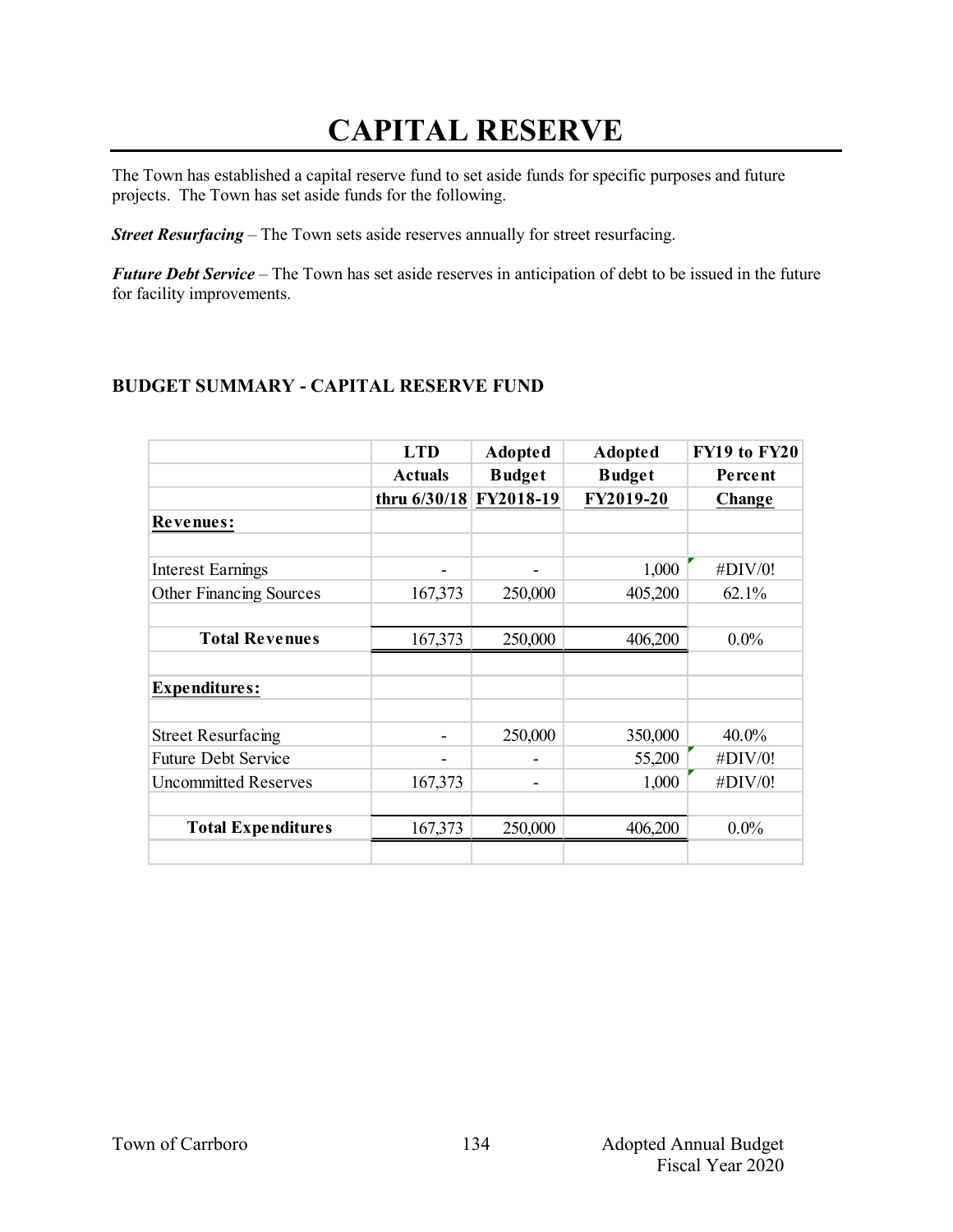# **PAYMENT IN LIEU RESERVE**

The Payment-in-Lieu Reserve Fund was established in 1985. Developers whose residential developments are required to provide on-site active recreational areas and open space areas may choose to make a payment-in-lieu of providing such facilities with Town approval.

These funds are held in reserve for one of four geographically defined quadrants of the town (where the residential development is located) for use in acquisition and development of recreational facilities, present or future. A requisite of the payment use is that the improvement be reasonably expected to serve the subdivision from which the payment was made.

|                                                 | <b>LTD</b>             | <b>Adopted</b>           | <b>Adopted</b> | <b>FY19 to FY20</b> |
|-------------------------------------------------|------------------------|--------------------------|----------------|---------------------|
|                                                 | <b>Actuals</b>         | <b>Budget</b>            | <b>Budget</b>  | Percent             |
|                                                 | thru 6/30/18 FY2018-19 |                          | FY2019-20      | Change              |
| <b>Revenues:</b>                                |                        |                          |                |                     |
|                                                 |                        |                          |                |                     |
| <b>Interest Earnings</b>                        |                        |                          | 950            | #DIV/0!             |
| Payment in Lieu                                 | 149,780                | $\overline{a}$           |                | #DIV/0!             |
|                                                 |                        |                          |                |                     |
| <b>Total Revenues</b>                           | 149,780                |                          | 950            | #DIV/0!             |
| Expenditures:                                   |                        |                          |                |                     |
| Reserves                                        | 149,780                | $\overline{\phantom{a}}$ | 950            | #DIV/0!             |
| <b>Total Expenditures</b>                       | 149,780                | $\overline{\phantom{a}}$ | 950            | #DIV/0!             |
|                                                 |                        |                          |                |                     |
|                                                 |                        |                          |                |                     |
| Reserves authorized for the following purposes: |                        |                          |                |                     |
|                                                 |                        |                          |                |                     |
| <b>Description</b>                              | <b>Amount</b>          |                          |                |                     |
| Sidewalk: Harlan Group                          | $\mathbf S$<br>3,062   |                          |                |                     |
| Sidewalk: Wilson Park Dev                       | 5,180                  |                          |                |                     |
| South Sector                                    | 16,530                 |                          |                |                     |
| <b>Central Sector</b>                           | 6,729                  |                          |                |                     |
| Downtown - Undesignated                         | 89,569                 |                          |                |                     |
| North Sector                                    | 2,442                  |                          |                |                     |
| Unreserved                                      | 26,268                 |                          |                |                     |
| <b>Total</b>                                    | \$<br>149,780          |                          |                |                     |
|                                                 |                        |                          |                |                     |

#### **BUDGET SUMMARY – PAYMENT IN LIEU RESERVE**